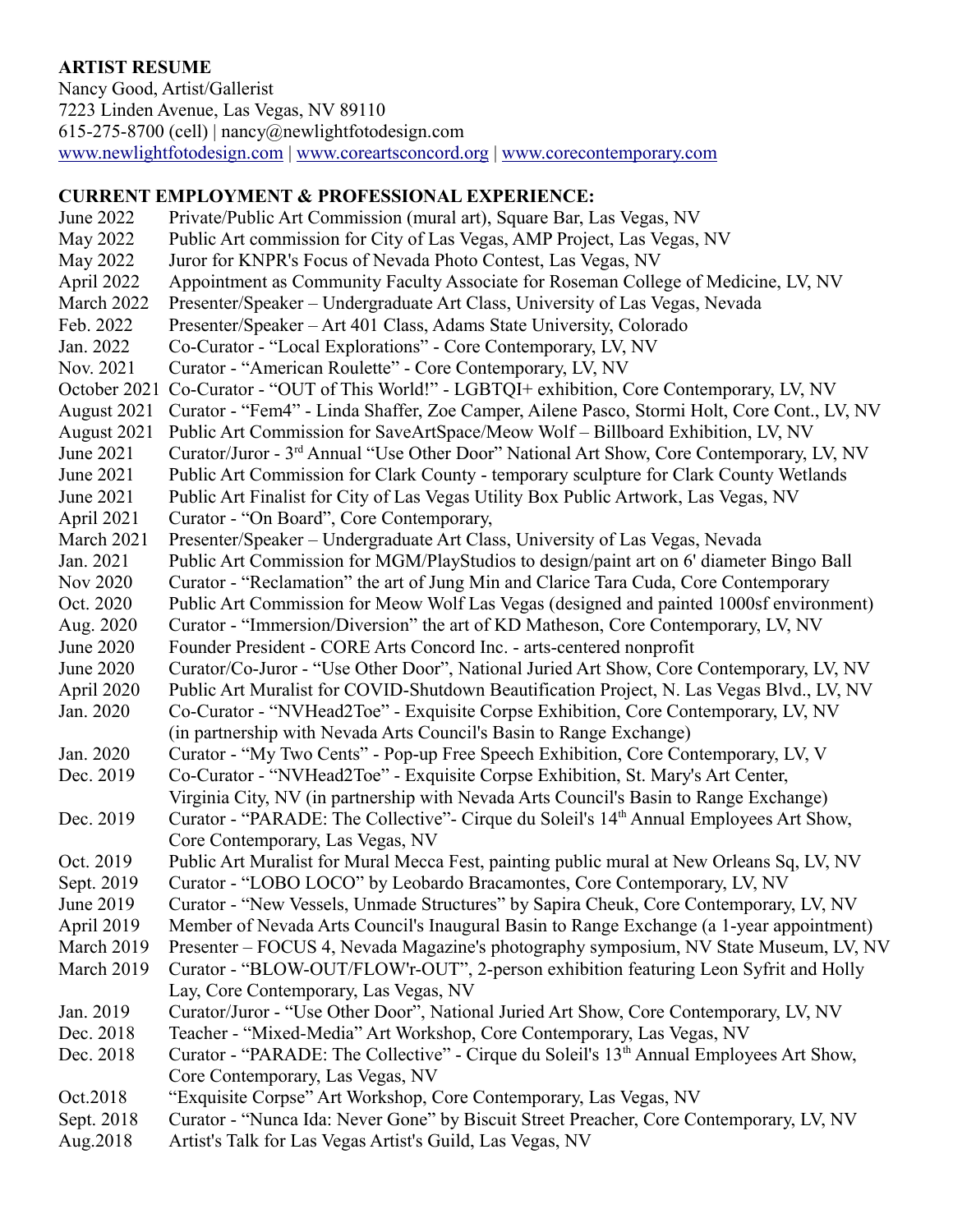June 2018 Teacher - Clark County Parks & Rec Art Workshop, Bob Price Rec Center, LV, NV May 2018-present Gallerist/Owner, Core Contemporary, Las Vegas, NV May 2018 Clark County Parks & Rec Art Workshop, Cora Coleman Senior Center, LV, NV Dec.2017 Artist's Talk/Collage Workshop, Winchester Cultural Center, Las Vegas, NV July 2017 Curator - "Provocafemme", New Orleans Square, Las Vegas, NV Sept 2013-21 Volunteer work with Goldwell Open Air Museum, Beatty, NV (board member)

#### **SELECTED EXHIBITIONS:**

#### *Solo Exhibits:*

| "Pop: Go Boom!", Core Contemporary, LV, NV<br>May 2022 |                                                                                     |
|--------------------------------------------------------|-------------------------------------------------------------------------------------|
| Feb 2021                                               | "MEANING: The Search For", full series, Core Contemporary, LV, NV                   |
| March 2020                                             | "Art Goes On and On " 10-year Retrospective, Core Contemporary, LV, NV              |
| Jan 2019                                               | "MEANING: The Search For", 1/2 series, Core Contemporary, LV, NV                    |
| July 2018                                              | "See, Touch & Go Dream: The Burning Tapestries", Core Contemporary, LV, NV          |
| June 2018                                              | "See, Touch & Go Dream: The Burning Tapestries", Delano Hotel, LV, NV               |
| Nov. 2017                                              | "See, Touch & Go Dream: The Burning Tapestries", Winchester Cultural Center, LV, NV |
| March 2017                                             | "Conflict/Resolution", The Gallery $\omega$ Tecopa Hot Springs Resort, Tecopa, CA   |

## *Group Exhibits:*

March 2022 "Spirit of the Land" at Marjorie Barrick Museum of Art, UNLV, LV, NV Jan. 2022 "Year of the Tiger" curated by Las Vegas Office of Cultural Affairs, LV, NV (Invitational) Jan. 2022 "Local Explorations" curated by Meow Wolf/Core Arts Concord, LV, NV (Invitational) Oct. 2021 "Over & Over & Over" curated by Eric Vozzola for Clark County Public Arts, LV, NV (Juried) Sept. 2021 "Alchemy" curated by Dale Mathis for Clark County Public Arts, LV, NV (Juried) June 2021 2021 San Diego Museum of Art Artists Guild Summer Exhibition, San Diego, CA June 2021 Everywoman Biennial, NFT Exhibition, Superchief Gallery, NY, NY June 2021 "Emotional Weather" curated by Alisha Kerlin for Clark County Public Arts, LV, NV (Juried) June 2021 "SIZABLE" curated by John Barry for Clark County Public Arts, LV, NV (Juried) May 2021 "Pandemic Inspiration" curated by Las Vegas Office of Cultural Affairs, Las Vegas, NV (Juried) March 2021 "On Board", group show of Goldwell Open Air Museum board members, Core Contemporary Feb. 2021 "Year of the Ox" curated by Las Vegas Office of Cultural Affairs, Las Vegas, NV (Invitational) Jan. 2021 "Senate Districts" - Curated by Mark Salinas, Reno-Tahoe International Airport, Reno, NV Dec. 2020 "#Justice" - curated by Jerry Schefcik, Donna Beam Gallery of Fine Art, UNLV Nov. 2020 "Suffrage" - curated by Las Vegas Office of Cultural Affairs, Las Vegas, NV (Invitational) August 2020 "1st International Online Juried Exhibition" by Galleri Soho, Västerås, Sweden July 2020 "Climate Change" curated by Las Vegas Office of Cultural Affairs, Las Vegas, NV Feb. 2020 "Margaret, Are You Grieving?", curated by Angela Brommel, NV Humanities, LV, NV Jan. 2020 "NVHead2Toe", Co-Curated by St. Mary's Art Center/Core Contemporary, LV, NV Jan. 2020 "My Two Cents" Free Speech, Co-Produced by NV for Warren/Core Contemporary, LV, NV Jan. 2020 "Existing in Thought", curated by Clark County Public Arts, Winchester Cultural Ctr, LV, NV Dec. 2019 "Year of the Rat" curated by Las Vegas Office of Cultural Affairs, Las Vegas, NV (Invitational) Dec. 2019 "NVHead2Toe" Co-Curated by St. Mary's Art Center/Core Contemporary, Virginia City, NV Nov. 2019 "Harmony", curated by Olga Townsend, Doc Rando Recital Hall, UNLV, Las Vegas, NV Dec. 2018 "Year of the Pig", curated by Las Vegas Office of Cultural Affairs, Las Vegas, NV (Invitational) May 2018 "Celebrating Life 2018", curated by Las Vegas Office of Cultural Affairs, LV, NV (Juried) April 2018 "Blue Angel," Neon Museum, Las Vegas, NV (Invitational) Feb.2018 "Plural", Marjorie Barrick Museum of Art, Curated by UNLV Art Dept., LV, NV Jan. 2018 "Susie IRL!", HERE Art Residency Invitational, New York, NY (Invitational) Jan. 2018 "Year of the Dog", curated by Las Vegas Office of Cultural Affairs, LV, NV (Invitational) Jan. 2017 "Year of the Rooster", curated by Las Vegas Office of Cultural Affairs, LV, NV (Invitational) Jan. 2017 "Greyscale", curated by Jerry Schefcik, Donna Beam Gallery, UNLV, LV, NV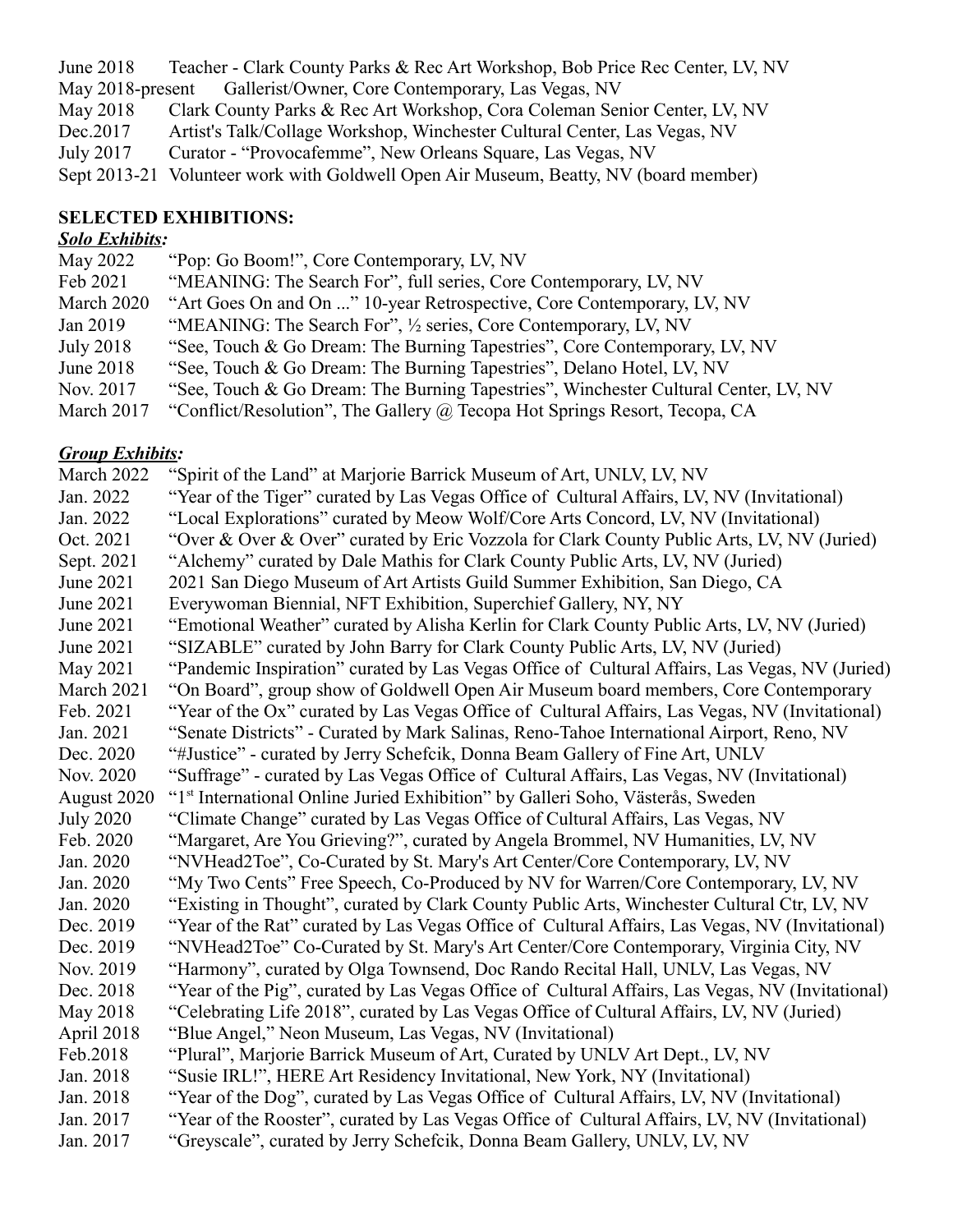#### **BIBLIOGRAPHY:**

- Toni Thomas, *Sol Style Vegas Edition,* "Art + Passion = Joy", March 2022, cover and p. 49
- Scott Dickensheets, *Las Vegas Review Journal,* "Art and 'Spirit'", March 2022, cover and p. 6, [https://www.reviewjournal.com/entertainment/arts-culture/unlv-museum-exhibit-dedicated-to](https://www.reviewjournal.com/entertainment/arts-culture/unlv-museum-exhibit-dedicated-to-proposed-avi-kwa-ame-national-monument-2550520/)[proposed-avi-kwa-ame-national-monument-2550520/](https://www.reviewjournal.com/entertainment/arts-culture/unlv-museum-exhibit-dedicated-to-proposed-avi-kwa-ame-national-monument-2550520/)
- Scott Dickensheets, *Las Vegas Review Journal,* "Taking Aim, November 2021, p. 6, [https://www.reviewjournal.com/entertainment/arts-culture/gun-violence-the-subject-of-art-exhibit](https://www.reviewjournal.com/entertainment/arts-culture/gun-violence-the-subject-of-art-exhibit-american-roulette-2480363/)[american-roulette-2480363/](https://www.reviewjournal.com/entertainment/arts-culture/gun-violence-the-subject-of-art-exhibit-american-roulette-2480363/)
- Brian Thornton, *Chic Compass Magazine*, "Good Vibrations", July 2021, p. 14, [https://chiccompass.com/nancy-good-2/](https://chiccompass.com/nancy-good-2/?fbclid=IwAR3kqX-SmS_12viKkhVCgV_63eElfgwJ9tH2YsoglVv_dr8ehgplSEruGwU)
- Karrie Ross, *Artists, ART, & Story: A Moment in Time, 2020*, p. 223, Nancy Good
- Maria Arango Diener, *100 Acts of Kindness*, Collection of Woodcuts (2021), p. 75, Nancy Good
- Nancy Good, "Talismanic Solace and Blessing During Rites of Passage and Diminished Human Contact," [https://www.nevadahumanities.org/heart-to-heart/2020/9/14/talismanic-solace-and-blessing](https://www.nevadahumanities.org/heart-to-heart/2020/9/14/talismanic-solace-and-blessing-during-rites-of-passage-and-diminished-human-contact)[during-rites-of-passage-and-diminished-human-contact](https://www.nevadahumanities.org/heart-to-heart/2020/9/14/talismanic-solace-and-blessing-during-rites-of-passage-and-diminished-human-contact)
- Dawn-Michelle Baude, *Las Vegas Weekly*, [https://lasvegasweekly.com/ae/fine-art/2020/mar/19/nevada](https://lasvegasweekly.com/ae/fine-art/2020/mar/19/nevada-humanities-margaret-are-you-grieving-offers/)[humanities-margaret-are-you-grieving-offers/](https://lasvegasweekly.com/ae/fine-art/2020/mar/19/nevada-humanities-margaret-are-you-grieving-offers/)
- Yasmina Chavez, *Las Vegas Sun*, [https://m.lasvegassun.com/photos/galleries/2020/jan/13/20200110\\_sun\\_my\\_twoL\\_cents\\_selects-yc](https://m.lasvegassun.com/photos/galleries/2020/jan/13/20200110_sun_my_twoL_cents_selects-yc)
- Scott Dickensheets, *Desert Companion*,<https://knpr.org/dc-blog/art-free-speech>
- Laura Gomez, *Klassik Magazine,* December 2018, <http://www.klassikmagazine.com/nancygood/>
- C. Moon Reed, *Las Vegas Weekly*, "Artist Nancy Good Opens a Gallery and Studio to Fill an Underserved Niche", [https://lasvegasweekly.com/ae/fine-art/2018/aug/23/artist-nancy-good-opens-a](https://lasvegasweekly.com/ae/fine-art/2018/aug/23/artist-nancy-good-opens-a-gallery-and-studio/)[gallery-and-studio/](https://lasvegasweekly.com/ae/fine-art/2018/aug/23/artist-nancy-good-opens-a-gallery-and-studio/)
- Jennifer Henry, *Desert Companion*, "Visual Art: Getting Things Done", [https://knpr.org/desert](https://knpr.org/desert-companion/2018-07/visual-art-getting-things-done)[companion/2018-07/visual-art-getting-things-done](https://knpr.org/desert-companion/2018-07/visual-art-getting-things-done)
- *Desert Companion*, "Hot Seat: Nancy Good",<https://knpr.org/desert-companion/2017-11/hot-seat>
- Ed Fuentes, *Paint This Desert*, "Nancy Good, The Burning Tapestries", https://www.paintthisdesert.com/field-notes/nancy-good-see-touch-go-dream-the-burning-tapestries
- *Bored Panda*, "Trifexy, Las Vegas Premier",<https://www.boredpanda.com/trifexy-las-vegas-premiere/>
- Kristen Peterson, *Las Vegas Weekly,* "Going beneath the surface: Artist Nancy Good's Unmasking", April 1, 2015,<https://lasvegasweekly.com/ae/fine-art/2015/apr/01/going-beneath-surface/>

## **GRANTS/AWARDS:**

- 2021 Nevada Arts Council American Rescue Plan Grant for Individual Artists
- 2021 Congressional Commendation for Art from United States Congresswoman Dina Titus
- 2020 Congressional Commendation for Art from United States Congresswoman Susie Lee
- 2020 Congressional Commendation for Art from United States Congresswoman Dina Titus
- 2020 Congressional Commendation for Art from United States Congressman Steven Horsford
- 2019 Nevada Arts Council/National Endowment for the Arts, Basin to Range (BRX) Grant Recipient
- 2017 Nevada Arts Council/National Endowment for the Arts, Jackpot Grant Recipient
- 2017 "Inspirational Award" in all mediums for "Warrior Scroll" by collaborational trio, Trifexy, at Think & Wonder/ThinkArt!, Las Vegas, NV
- 2014 "Best of Show" in all mediums for "The Unmasking", Think & Wonder/ThinkArt!, Las Vegas, NV
- 2014 2nd Place Award in Photography for "Dog & Twang", Las Vegas Office of Cultural Affairs, LV, NV
- 2013 Honorable Mention for "eARThen", Professional Women Photographers, New York, NY